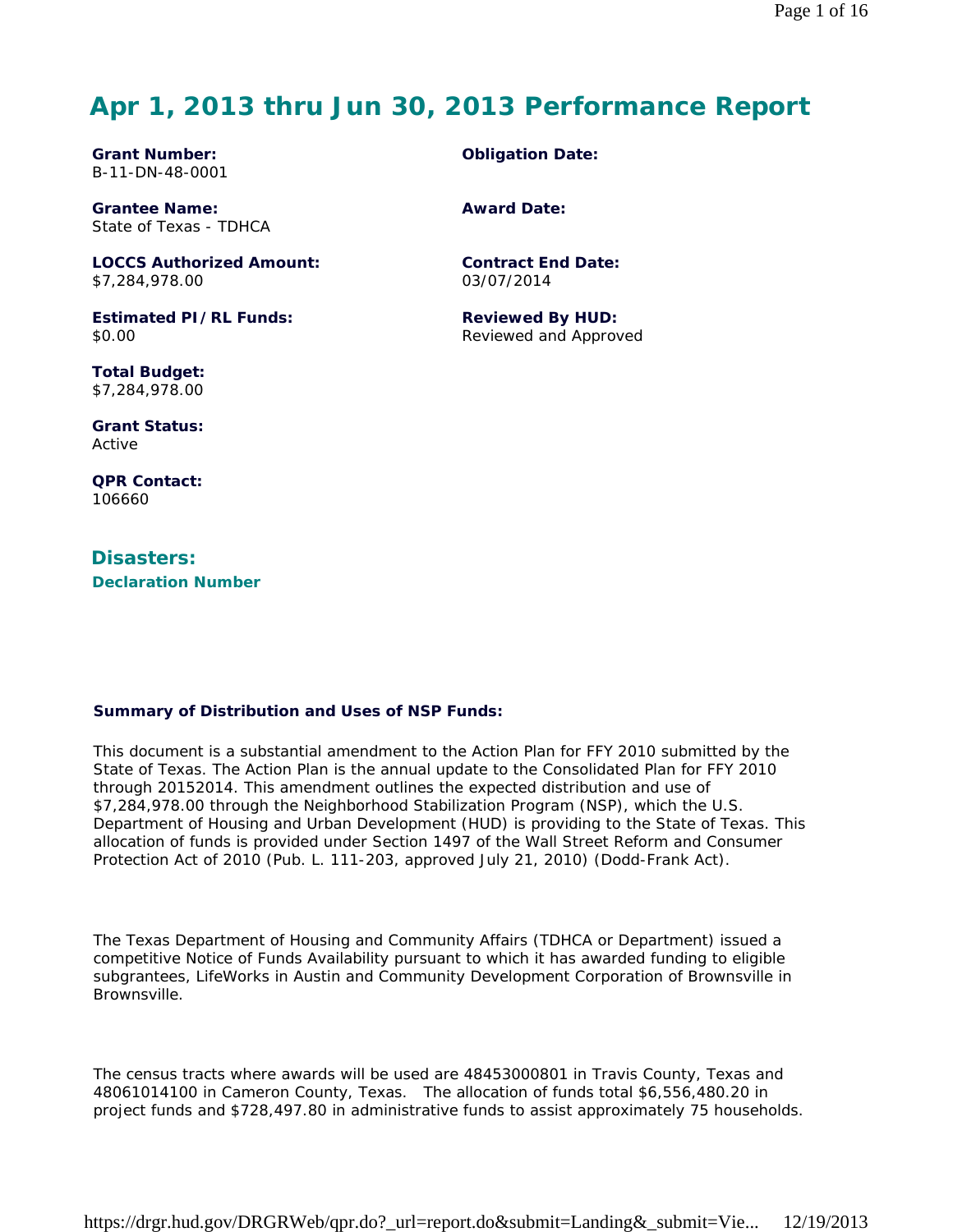#### AREAS OF GREATEST NEED

The Federal Register Notice (Docket No.FR-5321-N-03), specifies that funds be used in the areas of greatest need. Need is determined by the HUD Foreclosure Need website located athttp://www.huduser.org/nspgis/nsp.html

Texas has identified census tracts with a score of 16 or greater as being the census tracts with the HUD-estimated greatest need. Eligible applicants within these census tracts will be able to apply for NSP3 funding.

#### ELIGIBLE ENTITIES AND USES OF FUNDS

Eligible applicants for rental properties are nonprofit organizations as described in Section 501 (c)(3) or (c)(4) of the Internal Revenue Code who are required by federal rules to follow 24 CFR Part 84. Eligible applicants for homebuyer properties are units of general local government (including public housing authorities) who will followare required by federal rules to follow 24 CFR Part 85, nonprofit organizations as described in Section 501(c)(3) or (c)(4) of the Internal Revenue Code who are required by federal rules to follow 24 CFR Part 84, and Housing Finance Corporations authorized under the provisions of the Texas Housing Finance Corporation Act, Texas Government Code, Chapter 394.

In accordance with NSP guidelines, activities under NSP3 may include the establishment of financing mechanisms for purchase and redevelopment of foreclosed homes and residential properties, purchase and rehabilitation of homes and residential properties that have been abandoned or foreclosed, and the redevelopment of demolished or vacant properties.

#### SELECTION CRITERIA AND PRIORITIES

The State of Texas (State) has established the priorities and scoring that will be used in the application review process and are described below. While the criteria are important to demonstrate a successful proposal, the scoring structure is also designed to ensure that the State complies with the requirements of the HUD Notice designed to prioritize areas of greatest need, meets applicable CDBG regulations, meets Department priorities, and efficiently and effectively expends the funds. Each applicanti

#### **Summary of Distribution and Uses of NSP Funds:**

l be rired to submit a properly completed application. Each applicant organizational andincial capacity willbe euated. The application will be available on the Department website after the TDHCA Governing Board approves a Notice of Funding Availability. All applications must contain the address of the target property. The Department expects to accept applications beginning on March 14, 2011, the initial round of applications on April 15, 2011. Applications with the highest scores were presented to the Department's Governing Board of Directors on June 30, 2011, for possible approval.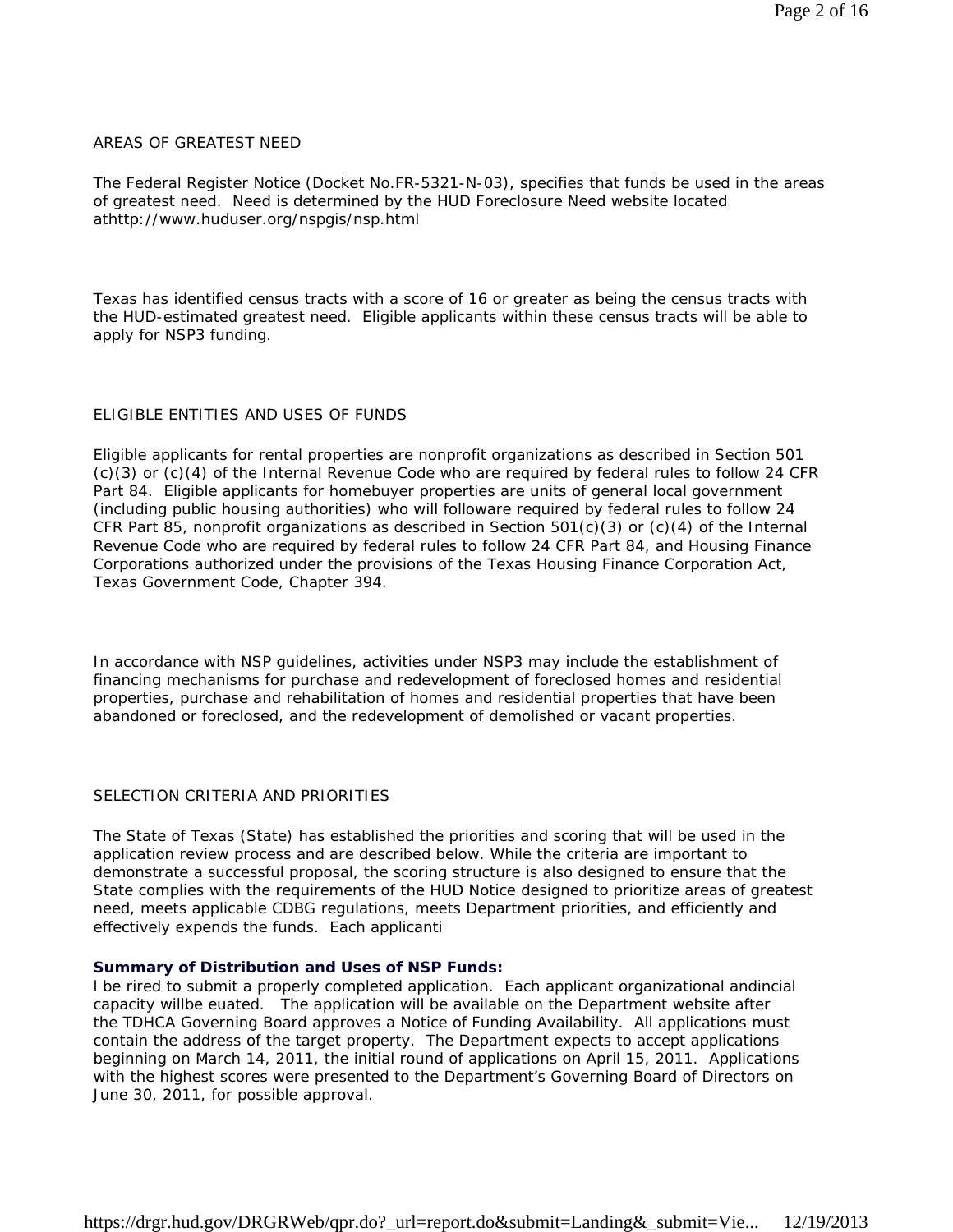a) All initial round applications must meet a minimum threshold total score of 38 points to be considered for funding. Subsequent round Aapplication considered for award after April 15, 2011, must meet a minimum score of 33 points. Should applications meeting this minimum score threshold exceed available funding, such eligible applications will be retained regardless of date of submission until such a time that funding is available in sufficient amounts to fund the applications or a subsequent Texas NSP NOFA covering NSP3 funds is released.

i) Maximum Total Score = 55 Points (initial application period) or 50 points:

- 1. Greatest Need (20 Points); Minimum Score 16 points.
- 2. Rental Property (10 Points) or (5 Points after Initial Application)
- 3. Prior experience with Texas NSP and TDHCA (Up to 5 Points)
- 4. Local at Risk Priorities (10 Points)
- 5. Low-Income Households (Up to 5 Points)
- 6. Low Poverty Area (1 Point)
- 7. Transit Area (1 Point)
- 8. Education Opportunities (1 Point)
- 9. Special Needs/Hard to Serve Populations (Up to 2 points)

ii) Greatest Need (20 Points): NSP3 activities must be completed in eligible census tracts, as determined by HUD under the Neighborhood Stabilization 3 NOFA. Applicants are required to provide evidence that activities will meet a Neighborhood Stabilization purpose, in a census tract with a threshold foreclosure needs score of 16 or more. The HUD data and mapping tool may be found on the HUD website, here: http://www.huduser.org/nspgis/nsp.html These areas may change as the data is updated, and the target score will be determined as that which was in place as of the date of application.

iii) Rental Properties (10 Points till April 15th, 5 points thereafter): The NSP3 allocation included statutory language requiring the establishment of procedures to create preferences for the development of affordable rental housing for properties assisted with NSP3 funds. Texas NSP3 is demonstrating this preference through a points system.

iv) Local At-Risk Priorities: (10 Points) The identified cities listed in Table 1, as attached to the NOFA, are communities at risk of losing affordable units with existing or former funding through the Department. Eligible applications that are located and willing and able to commit to minimum unit, affordability term and amount of non-federal funds for each specified city, as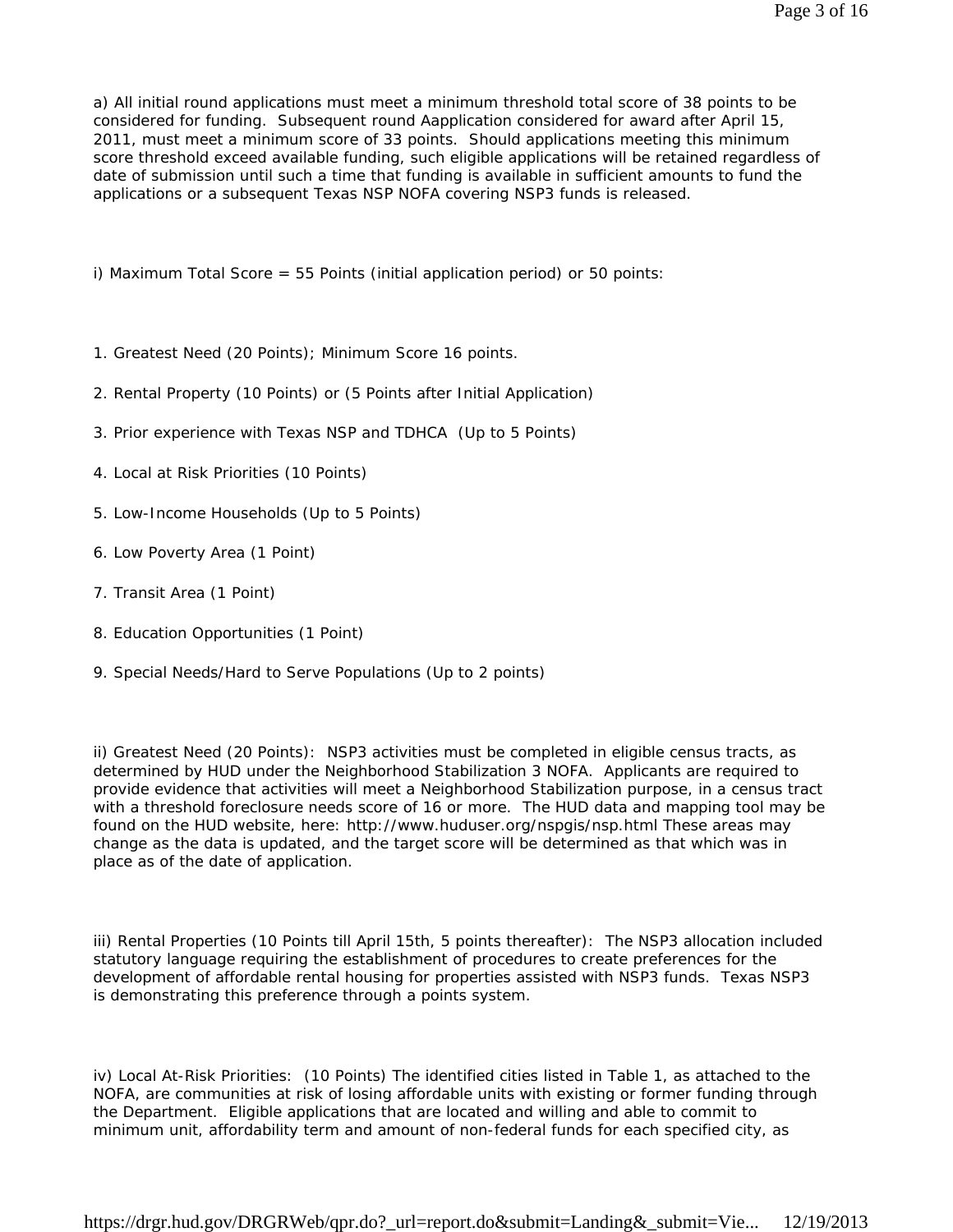identified in the chart in Addendum 1 will receive points under this scoring item. The Applicant must be willing to execute a Texas HOME LURA and be able to meet all of the conditions of the federal requirements of a

#### **Summary of Distribution and Uses of NSP Funds:**

HOME funded developmet inonuction with the requirements of this NOFA. These areas may change as the data is updated, and the points will be determined as that which was in place as of the daefpplication. ∓ bp;

v) Previous Participation with Texas NSP and TDHCA funds (5 Total Points): An Applicant will receive two points for having prior State of Texas NSP experience and three points for experience with other TDHCA funds. The experience must have been completed with the same type of construction as the Application is proposing (single family, multifamily, new construction, rehabilitation, etc.) and have acquired their experience in connection with a development with at least 80% as many units as the Units in the development for which Application is being made. The experience will be documented as outlined in the most current QAP plan, as applicable.

vi) Assistance to Low-Income Households at or Below 50% AMFI (5 Total Points): In order to emphasize affordability for households at or below 50% of AMFI, the State will give up points to proposals that will serve households in this income category. Each household served in this income category will receive a point, up to five points.

vii) Low Poverty Area (1 point): The development is in a census tract that has no greater than 10% poverty threshold population according to the most recent census data as of the date of the application.

viii) Transit District (1 point): The development or unit is in a mixed-use residential and commercial area, located within a radius of one-quarter mile from an existing or proposed transit stop, designed to encourage pedestrian activities and maximize access to public transportation.

ix) Educational Opportunities (1 point): The development or unit will serve families with children (at least 70% of the Unit or units must have an eligible bedroom mix of two bedrooms or more) and is proposed to be located in an elementary school attendance zone that has an academic rating of "Exemplary" or "Recognized," or comparable rating if the rating system changes. An elementary attendance zone does not include magnet school or elementary schools with districtwide possibility of enrollment or no defined attendance zones. The date for consideration of the attendance zone is that in existence as of the received date of the application and the academic rating is the most current rating determined by the Texas Education Agency as of that same date.

x) Special Needs or Hard to Serve Populations (1 point per category up to 2 points): At least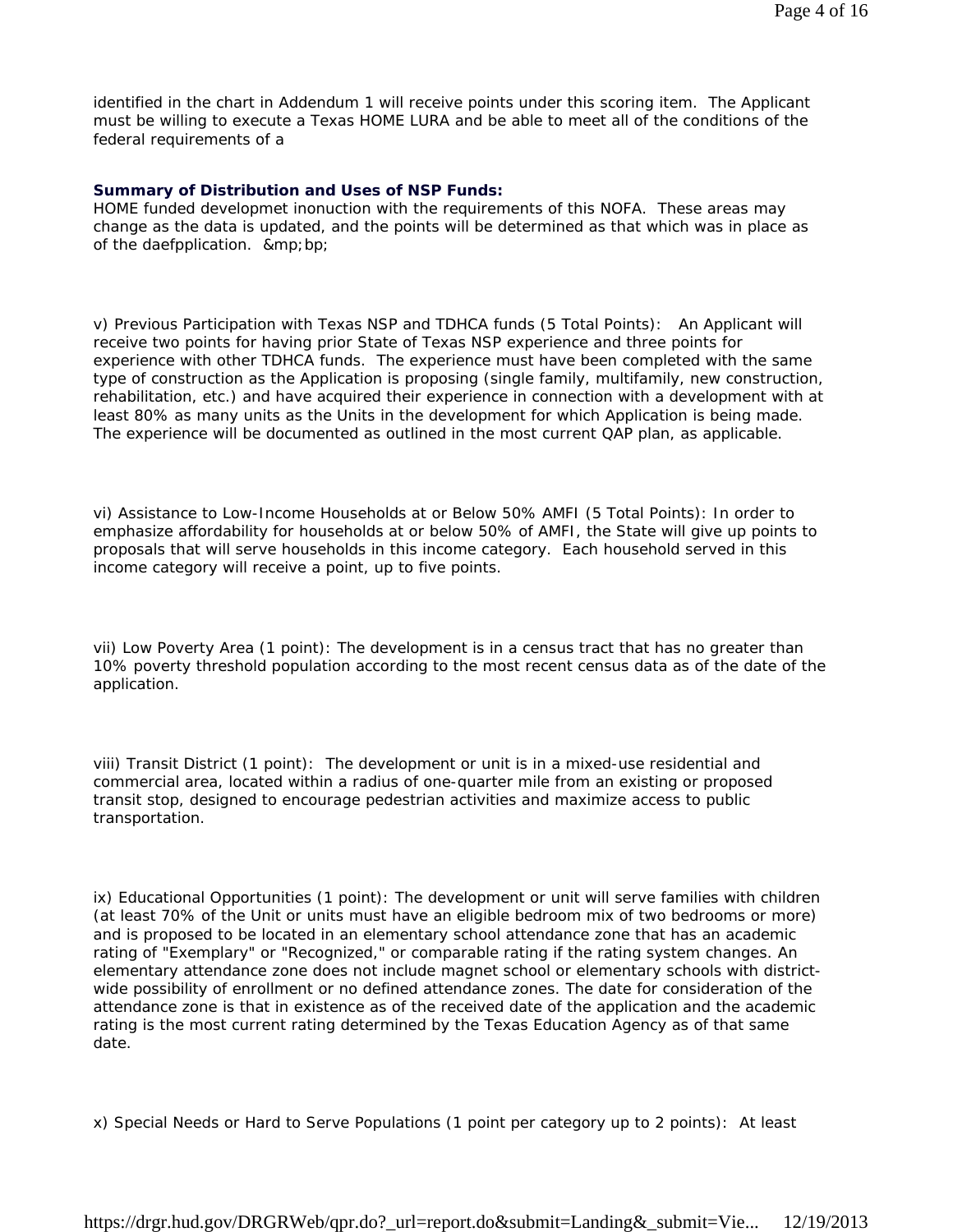51% of the NSP assisted unit or units are designed to serve, Elderly, Persons with Disabilities, Transitioning out of Homelessness, Victims of Domestic Violence, Veterans, Transitioning out of Foster Care, Prisoner Reentry, or Migrant Farmworkers.

xi) Tiebreaker: In the event that two or more Applications receive the same priority based upon the scoring and are both practicable and economically feasible, the Department will utilize the factors in this section, in the order they are presented, to determine which Development will receive a preference in consideration for an awarded of funds.

(1) Applications involving any Rehabilitation or Reconstruction of existing Units will win this first tier tie b

#### **Summary of Distribution and Uses of NSP Funds:**

reaker over Applications involving solely New Construction or Adaptive Reuse.

(2) The Application with the least amount of Texas NSP funds per Texas NSP restricted unit will win this second tier tie breaker

xii) Department Priorities: The Federal NSP3 NOFA contains a requirementthatat least 25% of the awardedfunds be spent on housing for households at or below AMFI. The Department will fund the highest scoring, complete application that meets this requirement even if other applications scored higher. This determination will be made in the sole discretion of the Department.

#### **How Fund Use Addresses Market Conditions:**

MARKET ANALYSIS

Each applicant will be required to demonstrate how their proposal addresses their local needs and how, if applicable, it coordinates with their community consolidated plan. In addition, multi-family properties will go through an underwriting process to ensure that the area market can support the proposed rental project.

#### **Ensuring Continued Affordability:**

The Texas NSP will adopt the HOME program standards for continued affordability for rental housing at 24 CFR 92.252 and homeownership at 24 CFR 92.254. The Texas NSP will follow the Single Family Mortgage limits under Section 203(b) of the National Housing Act which are allowable under HOME program standards. The ability of TDHCA to enforce this requirement for the full affordability period will be secured with a recapture provision in the loan documents.

#### **Definition of Blighted Structure:**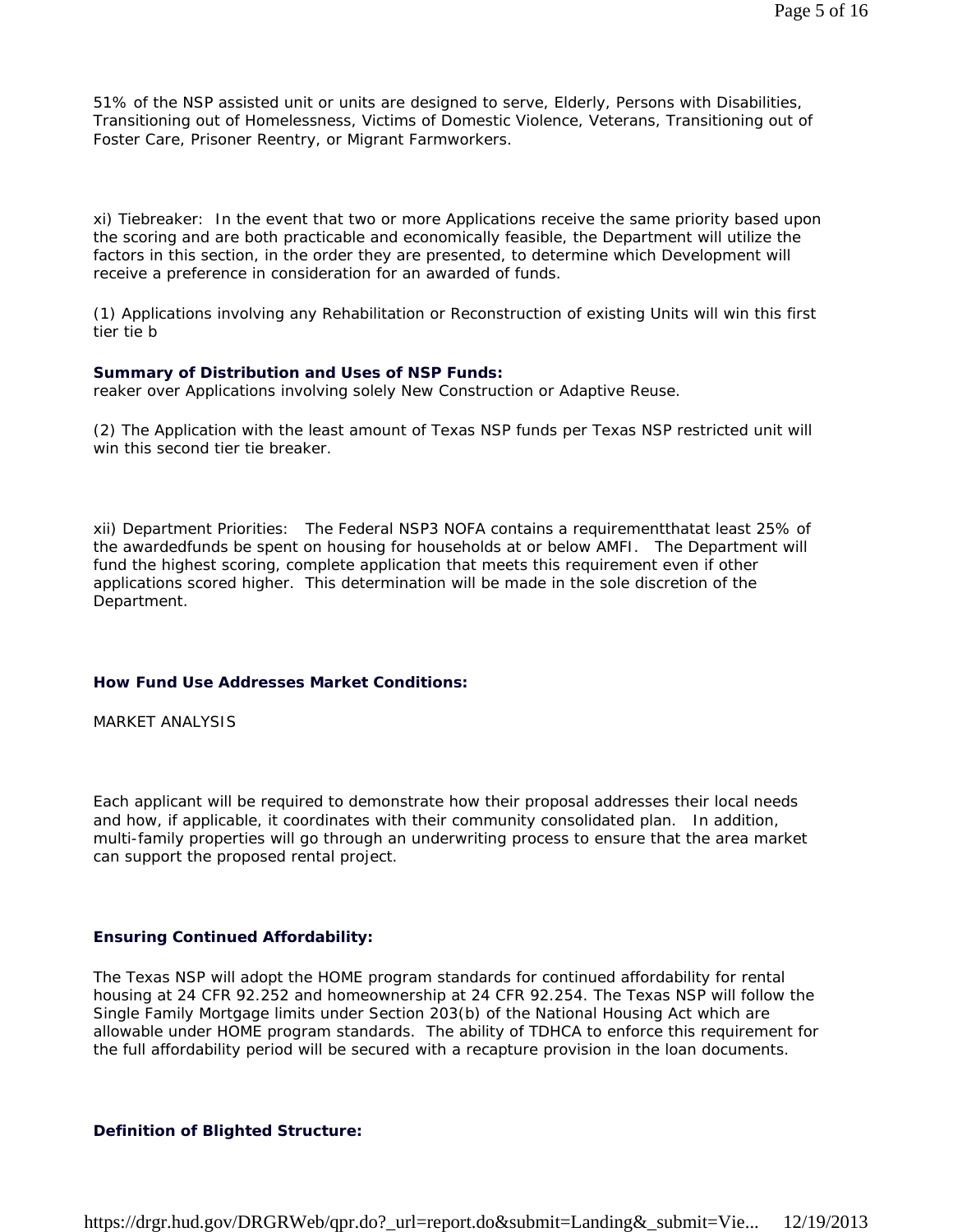The Texas NSP will use local code to determine the definition of a blighted structure except that moral blight is not eligible. If there is no local definition, blighted structure shall mean that a structure exhibits objectively determinable signs of deterioration sufficient to constitute, in the Departments sole and reasonable judgment a likely threat to human health, safety, or the public welfare.

#### **Definition of Affordable Rents:**

The Texas NSP will adopt the HOME program standards for affordable rents at 24 CFR 92.252  $(a)$ ,  $(b)$ ,  $(c)$ ,  $(d)$ ,  $(e)$ ,  $(f)$  and  $(j)$ .

#### **Housing Rehabilitation/New Construction Standards:**

#### **Single Family Housing**

i) All housing that is constructed or rehabilitated with NSP3 funds must meet all applicable local codes, rehabilitation standards, ordinances, and zoning ordinances at the time of project completion. In the absence of a local code for new construction or rehabilitation, the housing must meet the International Residential Code and the National Electrical Code, as applicable. In addition, housing that is rehabilitated with NSP3 funds must meet all applicable energy efficiency standards established by §2306.187 of the Texas Government Code, and energy standards as verified by RESCHECK.

ii) If a Texas NSP3 assisted single-family or duplex is newly constructed and reconstructed, the applicant must also ensure compliance with the universal design features in new construction, established by §2306.514 of the Texas Government Code, and as implemented by TDHCA.

iii) All NSP3 assisted properties must meet all applicable State and local housing quality standards and code requirements, which at a minimum must address Universal Physical Condition Standards (UPCS) or the housing quality standards (HQS) in 24 CFR §982.40, but only if HQS is required for another funding source. If there are no such standards or code requirements, the housing must meet Universal Physical Condition Assessment guidelines, unless HQS is required for another fund source. When NSP3 funds are used for rehabilitation the entire unit must be brought up to the applicable property standards, pursuant to 24 CFR §92.251(a)(1).

iv) All NSP3 assisted ownership units must pass inspection by a licensed Texas Real Estate Commission inspector prior to occupation.

#### **Multifamily Rental Housing**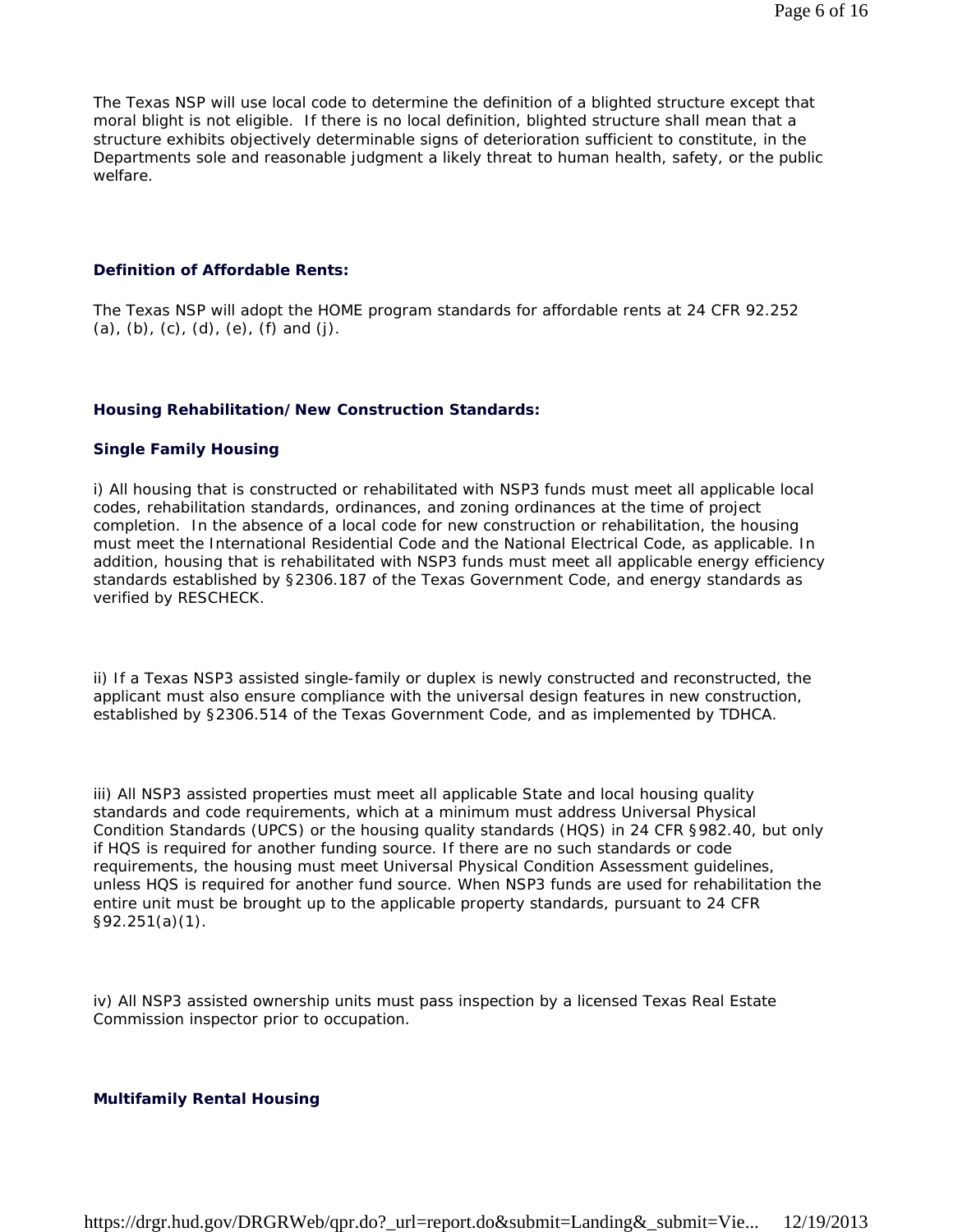i) Housing that is constructed, reconstructed or rehabilitated with NSP funds must meet all applicable local codes, rehabilitation standards, ordinances, and zoning ordinances at the time of project completion. When NSP funds are used for rehabilitation, the entire unit development must be brought up to the applicable property standards, pursuant to 24 CFR §92.251(a) (1). In the absence of a local code for new construction, reconstruction, or rehabilitation, NSP-assisted new construction, reconstruction or rehabilitation must meet, as applicable, International Residential Code and the National Electrical Code. In addition, housing that is rehabilitated with NSP3 funds must meet all applicable energy efficiency standards established by §2306.187 of the Texas Government Code, and energy standards as verified by RESCHECK.

ii) To avoid duplicative inspections when Federal Housing Administration (FHA) financing is involved in an NSP-assisted property, a participating jurisdiction may rely on a Minimum Property Standards (MPS) inspection performed by a qualified person. Gut rehabilitation, reconstruction or new construction of residential buildings up to three stories must be designed to meet the standard for Energy Star Qualified New Homes. All gut rehabilitation, reconstruction or new construction of mid-or high-rise multifamily housing must be designed to meet American Society of Heating, Refrigerating, and Air-Conditioning Engineers (ASHRAE) Standard 90.1- 2004, Appendix G plus 20 percent. Other rehabilitation must meet these standards to t

#### **Housing Rehabilitation/New Construction Standards:**

xtent applicable to the rehabilitation work undertaken.

iii) Muy Housing must meet the accessibility requirements at 24 CFR Part 8, which implements Section 504 of the Rehabilitation Act of 1973 (29 U.S.C. §794) and covered multifamily dwellings, as defined at 24 CFR §100.201, must also meet the design and construction requirements at 24 CFR §100.205, which implement the Fair Housing Act (42 U.S.C. 3601– 3619) and the Fair Housing Act Design Manual produced by HUD. Additionally, pursuant to the current Qualified Allocation Plan as of the date of the application QAP 10 TAC §50.9(h)(4)(H), Developments involving New Construction (excluding New Construction of nonresidential buildings) where some Units are two-stories and are normally exempt from Fair Housing accessibility requirements, a minimum of 20% of each Unit type (i.e. one bedroom, two bedroom, three bedroom) must provide an accessible entry level and all common-use facilities in compliance with the Fair Housing Guidelines, and include a minimum of one bedroom and one bathroom or powder room at the entry level. A certification will be required after the Development is completed from an inspector, architect, or accessibility specialist. For rehabilitation developments, the scope, specifications and costs associated with complying with accessibility requirements must be identified in the Property Condition Assessment.

iv) A single-site development of over 16 units must have all the development amenities listed in 10 TAC §49.4(14) or as defined in the threshold requirements of the Qualified Allocation Plan, current as of the date of application. If a development is requesting a waiver of any threshold amenity the waiver request must be included in the application. Requests will be evaluated using the criteria outlined in 10 TAC§49.4(14).

v) All NSP3 assisted properties must meet all applicable State and local housing quality standards and code requirements, which at a minimum must address Universal Physical Condition Standards (UPCS) or the housing quality standards (HQS) in 24 CFR §982.40, but only if HQS is required for another funding source. If there are no such standards or code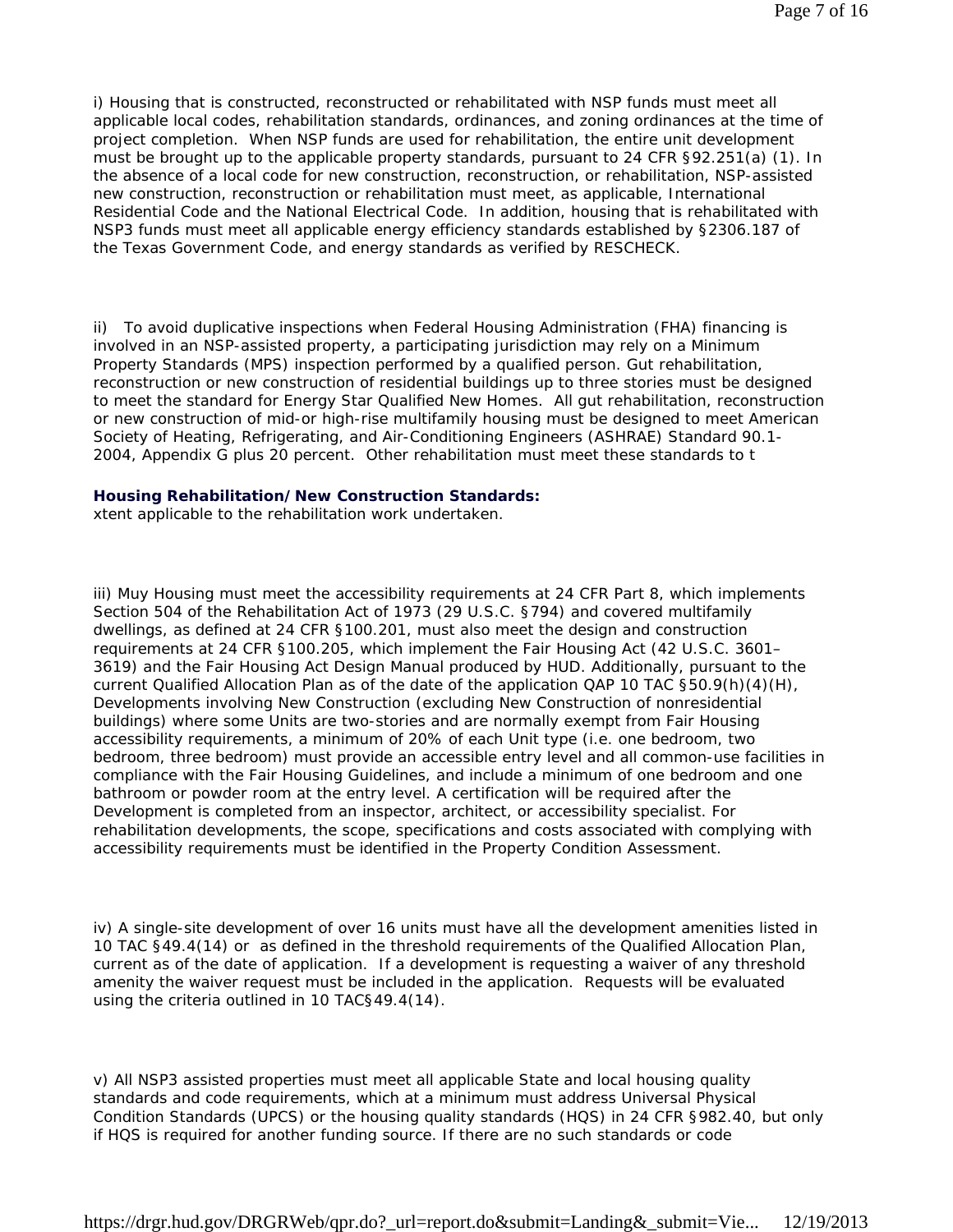requirements, the housing must meet Universal Physical Condition Standards, unless HQS is required for another fund source. When NSP3 funds are used for rehabilitation the entire unit must be brought up to the applicable property standards, pursuant to 24 CFR  $\S92.251(a)$  (1).

vi) The TDHCA Real Estate Analysis Rules current as of the date of the application, will apply, except that if the Rules and the Federal or Texas NSP guidelines conflict, the provisions described in the HUD notice or described herein will govern.

vii) Any Development proposing New Construction or Reconstruction and located within the onehundred (100) year floodplain as identified by the Federal Emergency Management Agency (FEMA) Flood Insurance Rate Maps must develop the site so that all finished ground floor elevations are at least one foot above the flood plain and parking and drive areas are no lower than six inches below the floodplain, subject to more stringent local requirements. If no FEMA Flood Insurance Rate Maps are available for the proposed Development, flood zone documentation must be provided from the local government with jurisdic

#### **Housing Rehabilitation/New Construction Standards:**

tion identifying the one-hundred (100) year floodplain. No buildings or roads that are part of a Development proposing Rehabilitation (excludingReconstruction) with the exception of Developments with existing and ongoing federal funding assistance from HUD or TRDO-USDA, will be permitted in the one-hundred (100) year floodplain unless they already meet the requirements established in this subsection for New Construction, or if the Unit of General Local Government has undertaken mitigation efforts and can establish that the property is no longer within the one-hundred (100) year floodplain.

viii) All applications with multifamily housing units intended to serve persons with disabilities must adhere to the Department's Integrated Housing Rule at 10 TAC §1.15.

ix) Multifamily properties will be restricted under a Land Use Restriction Agreement (LURA), or other such instrument as determined by the Department for these terms. Among other restrictions, the LURA may require the owner of the property to continue to accept subsidies which may be offered by the federal government, prohibit the owner from exercising an option to prepay a federally insured loan, impose tenant income-based occupancy and rental restrictions, or impose any of these and other restrictions as deemed necessary at the sole discretion of the Department in order to preserve the property as affordable housing on a caseby-case basis.

#### **Additional Requirements (Single and Multifamily Housing)**

i) NSP assisted new construction or rehabilitation will comply with federal lead-based paint requirements including lead screening in housing built before 1978 in accordance with 24 CFR §Part 92.355 and 24 CFR Part 35, subparts A, B, J, K, M, and R. Lead-based paint requirements, for Multifamily properties must be discussed in the Property Condition Assessment.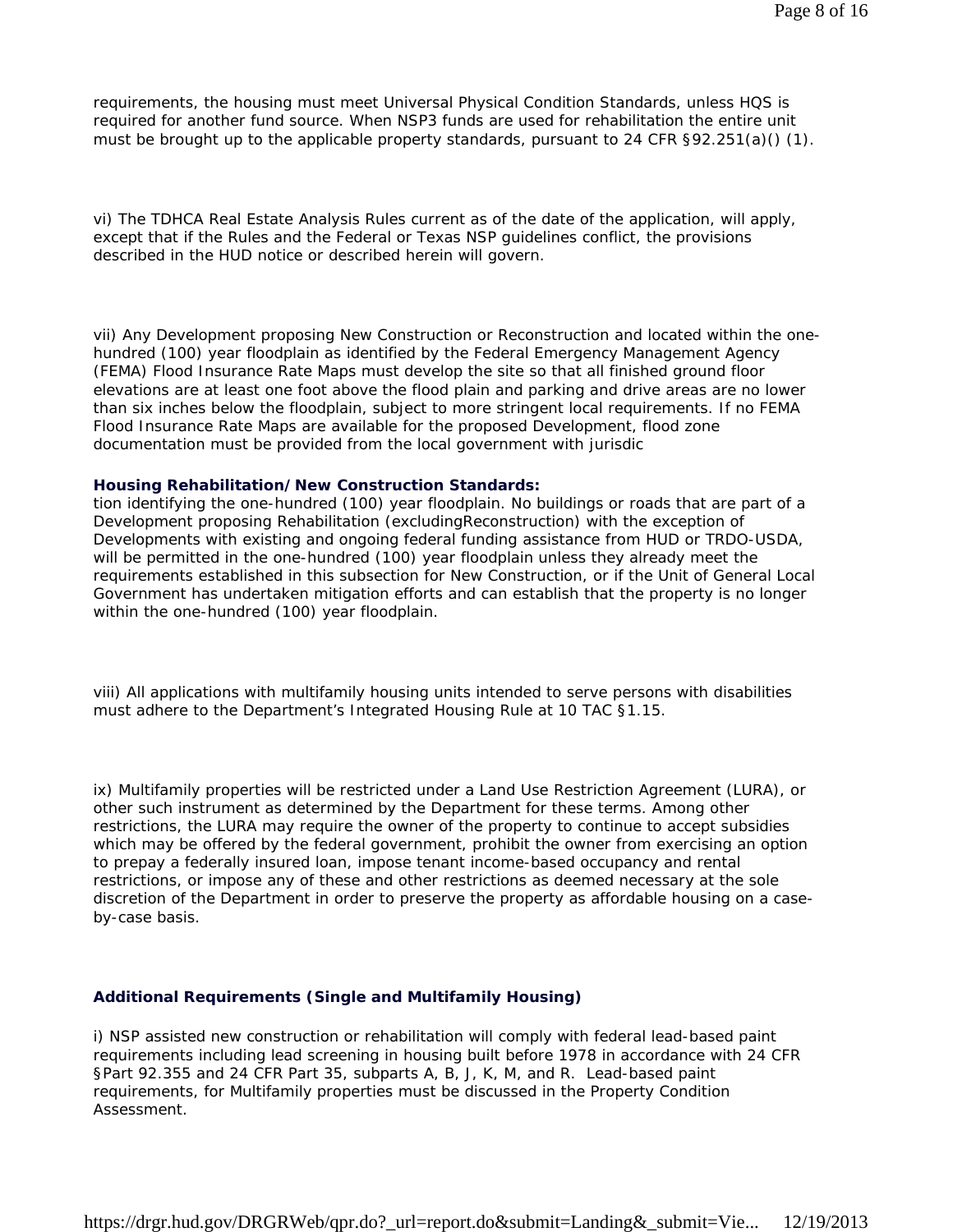#### **Vicinity Hiring:**

NSP3 subgrantees, shall, to the maximum extent feasible, provide for the hiring of employees who reside in the vicinity, of projects funded this section or contract with small business that are owned and operated by persons residing in the vicinity of such projects. For the purposes of administering this requirement, HUD has adopted the Section 3 applicability thresholds for community development assistance at 24 CFR §135.3 (a)()(3)(ii). The NSP3 local hiring requirement does not replace the responsibilities of Section 3 of the Housing and Urban Development Act of 1968 (12 U.S.C §1701u), and implementing regulations at 24 CFR Part 135, except to the extent the obligations may be in direct conflict. Vicinity is defined as the census tract where the project is located. Small business means a business that meets the criteria set forth in section 3(a) of the Small Business Act. See 42 U.S.C. §5302(a)(23). All applicants will be required to have a vicinity preference plan in order to meet threshold scoring criteria.

#### **Procedures for Preferences for Affordable Rental Dev.:**

The Texas NSP3 Selection Critiera and Priorities includes a preference for Affordable Rental Development through the scoring structure.

#### **Grantee Contact Information:**

Texas Department of Housing and Community Affairs

221 E. 11th Street

Austin, TX 78701

Marni Holloway

Texas NSP Director

Office: 512-475-3726

Fax: 512-472-1672

marni.holloway@tdhca.state.tx.us

| <b>Overall</b>                                 | <b>This Report</b><br><b>Period</b> | <b>To Date</b> |
|------------------------------------------------|-------------------------------------|----------------|
| <b>Total Projected Budget from All Sources</b> | N/A                                 | 7.284.978      |
| <b>Total Budget</b>                            | $\Omega$                            | 7.284.978      |
| <b>Total Obligated</b>                         | \$0.00                              | \$4,354,159.80 |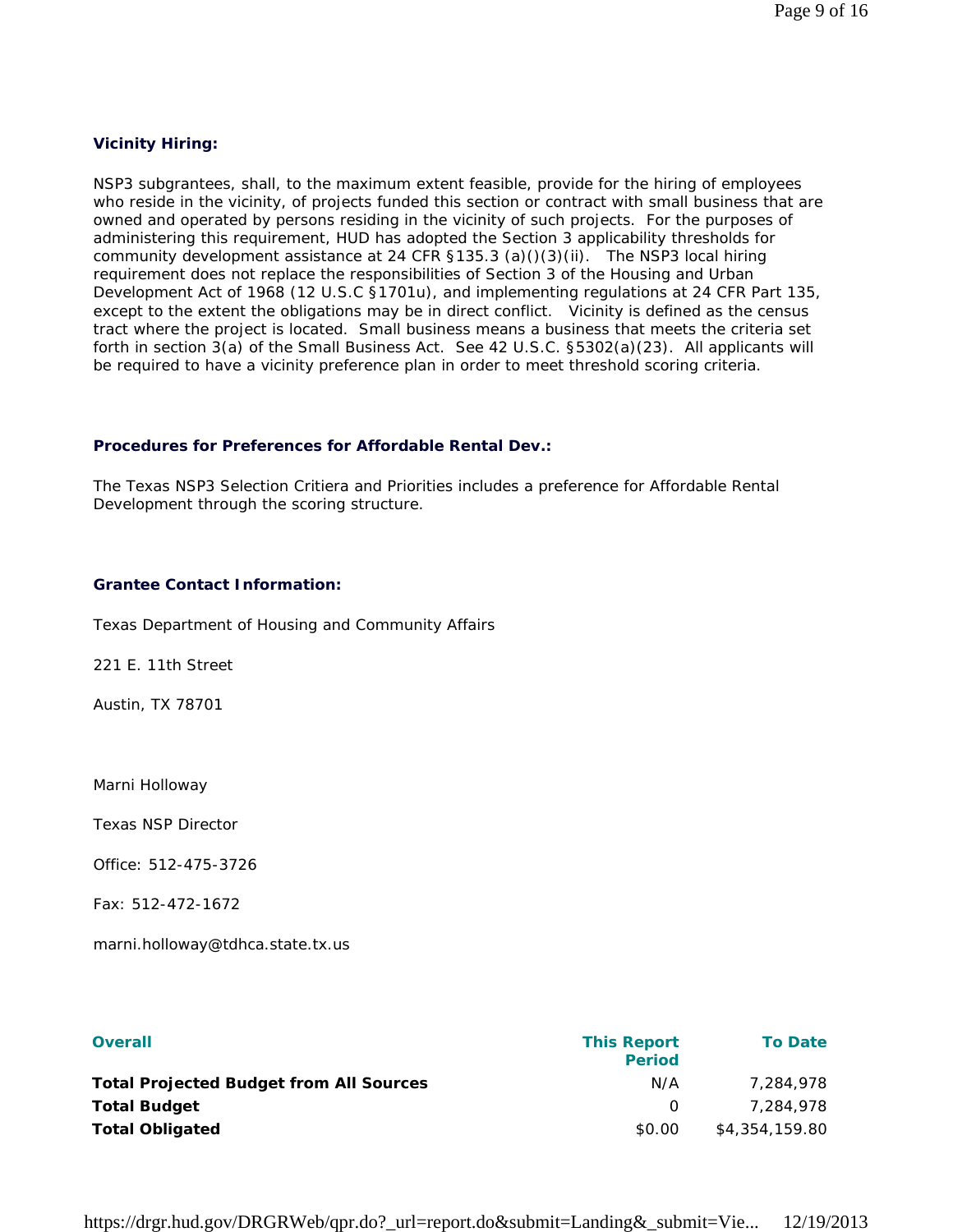| <b>Total Funds Drawdown</b>    | \$2,339,468.13 | \$2,401,943.07 |
|--------------------------------|----------------|----------------|
| Program Funds Drawdown         | \$2,339,468.13 | \$2,401,943.07 |
| Program Income Drawdown        | \$0.00         | \$0.00         |
| <b>Program Income Received</b> | \$0.00         | \$0.00         |
| <b>Total Funds Expended</b>    | \$374,811.51   | \$2,401,943.07 |
| <b>Match Contributed</b>       | \$0.00         | \$0.00         |

| <b>Progress Toward Required Numeric Targets</b>   |                 |                |  |  |  |
|---------------------------------------------------|-----------------|----------------|--|--|--|
| <b>Requirement</b>                                | <b>Required</b> | <b>To Date</b> |  |  |  |
| <b>Overall Benefit Percentage (Projected):</b>    |                 | 0%             |  |  |  |
| <b>Overall Benefit Percentage (Actual):</b>       |                 | $0\%$          |  |  |  |
| <b>Minimum Non-Federal Match</b>                  | $\Omega$        | $\Omega$       |  |  |  |
| <b>Limit on Public Services</b>                   | 1,092,746.7     | $\Omega$       |  |  |  |
| Limit on Admin/Planning                           | 728,497.8       | 68,580.35      |  |  |  |
| <b>Limit on State Admin</b>                       | 0               | 68,580.35      |  |  |  |
| <b>Progress Toward Activity Type Targets</b>      |                 |                |  |  |  |
| <b>Activity Type</b>                              | <b>Target</b>   | <b>Actual</b>  |  |  |  |
|                                                   | 728,497.8       | 728,497.8      |  |  |  |
| <b>Progress Toward National Objective Targets</b> |                 |                |  |  |  |
| <b>National Objective</b>                         | <b>Target</b>   | <b>Actual</b>  |  |  |  |
| NSP Only - LH - 25% Set-Aside                     | 1,821,244.5     | 6,556,480.2    |  |  |  |

### **Overall Progress Narrative:**

Texas Department of Housing and Community Affairs (TDHCA) has continued to work closely with its subrecipients to perform due diligence, complete underwriting, and provide technical assistance and oversight in an effort to guide NSP3 toward successful completion.

During the quarter, LifeWorks significantly progressed with construction on The Works at Pleasant Valley, a 3 building, 45 unit multifamily development.

Additionally, CDCB is continuing to work to restructure their deal in order to ensure maximum benefit and feasibility throughout the entire affordability period. The current proposal involves reducing the unit count, as well as eliminating rental properties in favor of homebuyer units. An executed contract is expected to be in place by the end of July 2013.

| <b>Project Summary</b>         |
|--------------------------------|
| <b>Project#, Project Title</b> |

**This Report Period** 

**To Date**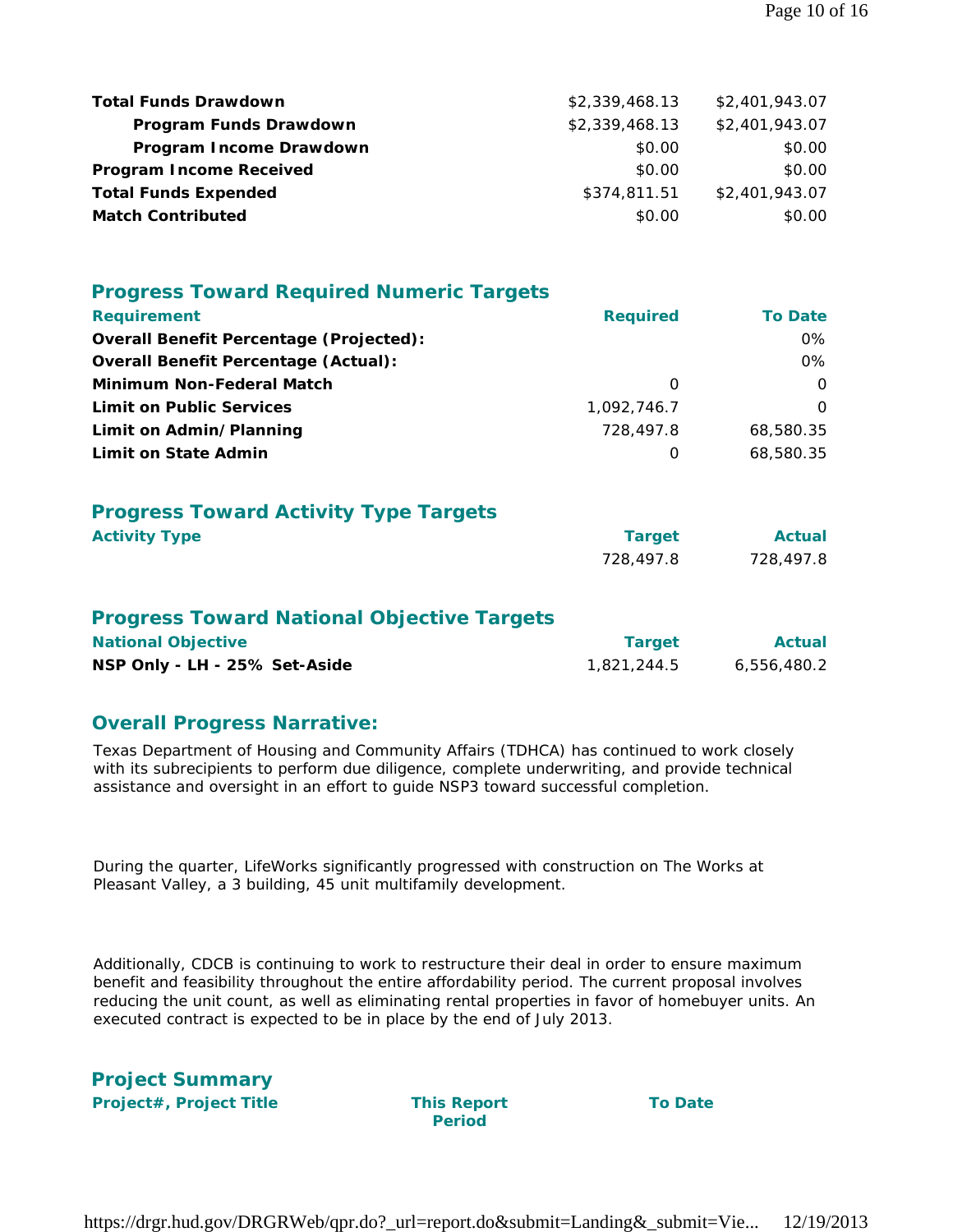|                                       | <b>Program Funds</b><br><b>Drawdown</b> | <b>Budgeted</b> | <b>Project Funds</b> Program Funds<br><b>Drawdown</b> |
|---------------------------------------|-----------------------------------------|-----------------|-------------------------------------------------------|
| 2, Acquistion and New<br>Construction | 2.333.362.72                            | 6,556,480.2     | 2.333.362.72                                          |
| 3, Program Administration             | 6.105.41                                | 728,497.8       | 68,580.35                                             |

# **Project/Activity Index:**

| <b>Project</b><br># | <b>Project Title</b>               | <b>Grantee Activity</b><br># | <b>Activity Title</b>                 |
|---------------------|------------------------------------|------------------------------|---------------------------------------|
|                     | Acquistion and New<br>Construction | 77110000105                  | CDC Brownsville - New<br>Construction |
|                     | Acquistion and New<br>Construction | 77110000110                  | LifeWorks - New Construction          |
| -3                  | Program Administration             | 77110000000                  | <b>Project Administration</b>         |

# **Activities**

#### **Grantee Activity Number:** 77110000105

**Activity Category:** Construction of new housing

#### **Project Number:** 2

**Projected Start Date:** 12/01/2012

**National Objective:** NSP Only - LH - 25% Set-Aside

**Responsible Organization:** Community Development Corporation of Brownsville

**Benefit Type:**  Direct ( HouseHold ) **Activity Title:** CDC Brownsville - New Construction

**Activity Status:** Planned

**Project Title:** Acquistion and New Construction

**Projected End Date:** 09/30/2013

**Completed Activity Actual End Date:**

| <b>Overall</b>                                  | Apr 1 thru Jun<br>30, 2013 | <b>To Date</b> |
|-------------------------------------------------|----------------------------|----------------|
| <b>Total Projected Budget from All Sources:</b> | N/A                        | \$2,930,818,20 |
| <b>Total Budget:</b>                            | \$0.00                     | \$2,930,818,20 |
| <b>Total Obligated:</b>                         | \$0.00                     | \$0.00         |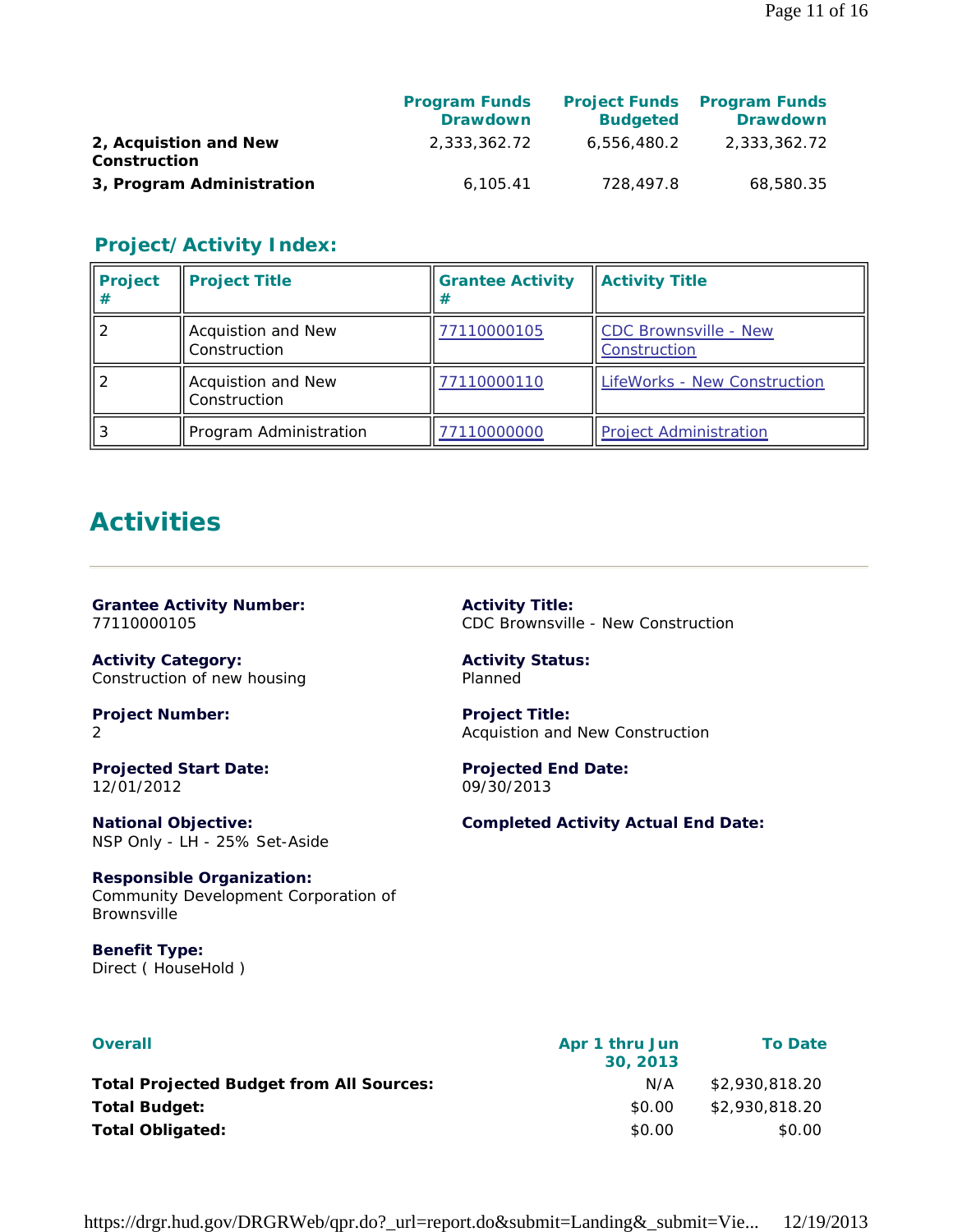| <b>Total Funds Drawdown</b>                      | \$0.00 | \$0.00 |
|--------------------------------------------------|--------|--------|
| Program Funds Drawdown:                          | \$0.00 | \$0.00 |
| Program Income Drawdown:                         | \$0.00 | \$0.00 |
| Program Income Received:                         | \$0.00 | \$0.00 |
| <b>Total Funds Expended:</b>                     | \$0.00 | \$0.00 |
| Community Development Corporation of Brownsville | \$0.00 | \$0.00 |
| <b>Match Contributed:</b>                        | \$0.00 | \$0.00 |

# **Activity Description:**

New Construction of 30 single-family homes that will be rented to households at or below 50% AMI. The construction will meet or exceed the Single Family Housing standards in the Housing Rehabilitation/New Construction Standards of this Action Plan.

# **Location Description:**

The El Naranjal subdivision is located in Census Tract 48061014100, in Cameron County, Texas. All units will be located within the subdivision.

# **Activity Progress Narrative:**

In previous quarters, Community Development Corporation of Brownsville worked to complete due diligence requirements, prior to underwriting review. After some minor complications, CDCB is continuing to work to restructure their deal in order to ensure maximum benefit and feasibility throughout the entire affordability period. The current proposal involves reducing the unit count, as well as eliminating rental properties in favor of homebuyer units. An executed contract is expected to be in place by the end of July 2013.

| <b>Activity Location:</b>                                              |             |              |                     |
|------------------------------------------------------------------------|-------------|--------------|---------------------|
| <b>Address</b>                                                         | <b>City</b> | <b>State</b> | Zip Status / Accept |
| No Activity Locations Found                                            |             |              |                     |
| <b>Other Funding Sources Budgeted - Detail</b><br><b>Match Sources</b> |             |              | <b>Amount</b>       |
| No Other Match Funding Sources Found                                   |             |              |                     |
| <b>Other Funding Sources</b>                                           |             |              | Amount              |
| No Other Funding Sources Found                                         |             |              |                     |

# **Activity Supporting Documents:**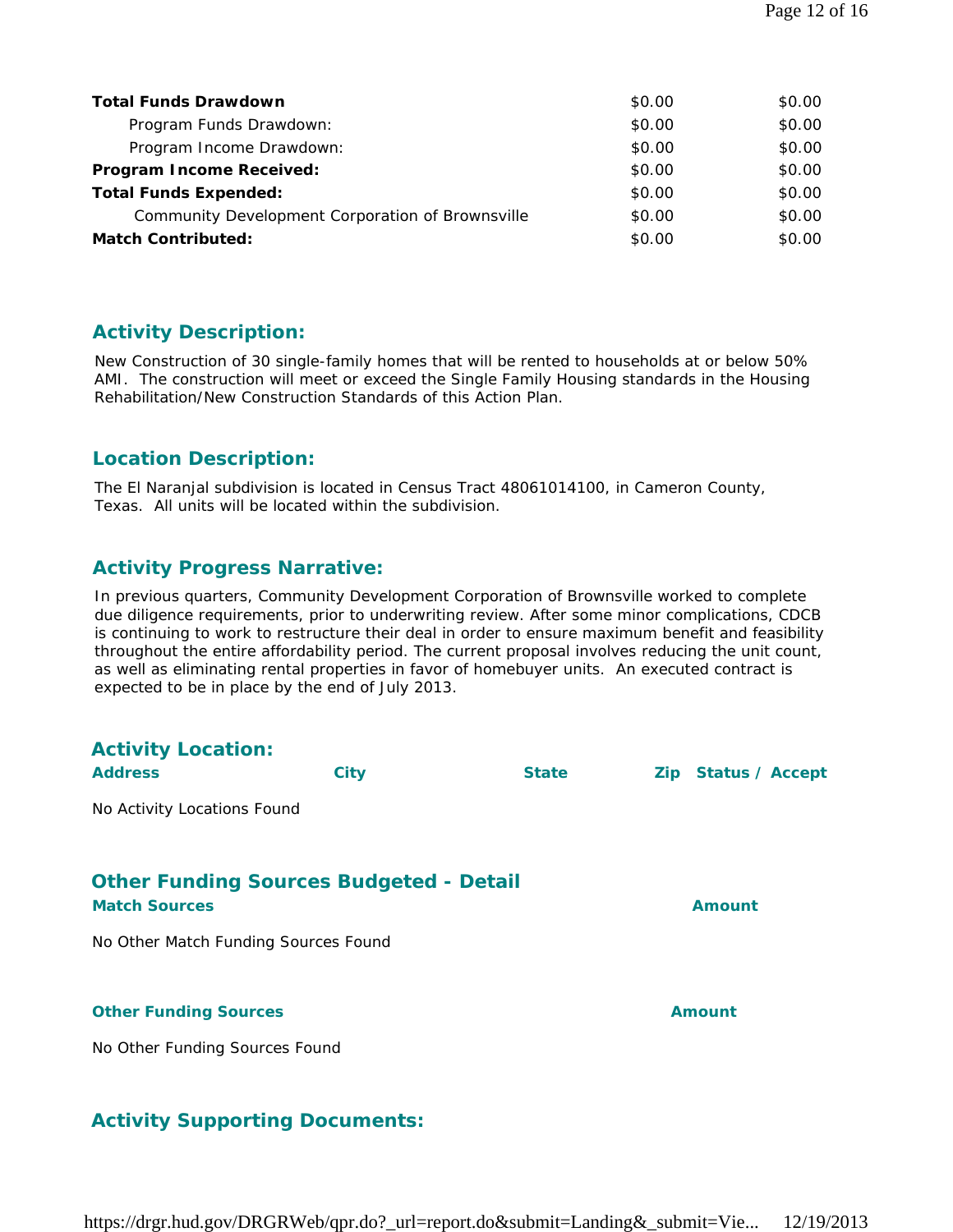#### **Activity Supporting Documents:**

#### **Supporting Documents**

None

**Grantee Activity Number:** 77110000110

**Activity Category:** Construction of new housing

**Project Number:** 2

**Projected Start Date:** 12/01/2012

**National Objective:** NSP Only - LH - 25% Set-Aside

**Responsible Organization:** LifeWorks

**Benefit Type:**  Direct ( HouseHold ) **Activity Title:** LifeWorks - New Construction

**Activity Status:** Under Way

**Project Title:** Acquistion and New Construction

**Projected End Date:** 09/30/2013

**Completed Activity Actual End Date:**

| <b>Overall</b>                                  | Apr 1 thru Jun<br>30, 2013 | <b>To Date</b> |
|-------------------------------------------------|----------------------------|----------------|
| <b>Total Projected Budget from All Sources:</b> | N/A                        | \$3,625,662.00 |
| <b>Total Budget:</b>                            | \$0.00                     | \$3,625,662.00 |
| <b>Total Obligated:</b>                         | \$0.00                     | \$3,625,662.00 |
| <b>Total Funds Drawdown</b>                     | \$2,333,362.72             | \$2,333,362.72 |
| Program Funds Drawdown:                         | \$2,333,362.72             | \$2,333,362.72 |
| Program Income Drawdown:                        | \$0.00                     | \$0.00         |
| <b>Program Income Received:</b>                 | \$0.00                     | \$0.00         |
| <b>Total Funds Expended:</b>                    | \$368,706.10               | \$2,333,362.72 |
| LifeWorks                                       | \$368,706.10               | \$2,333,362.72 |
| <b>Match Contributed:</b>                       | \$0.00                     | \$0.00         |

### **Activity Description:**

New Construction of a multifamily property consisting of 45 rental units that will benefit households at or below 50% AMI. The construction will meet or exceed the Multifamily Rental Housing Standards in the Housing Rehabilitation/New Construction Standards of this Action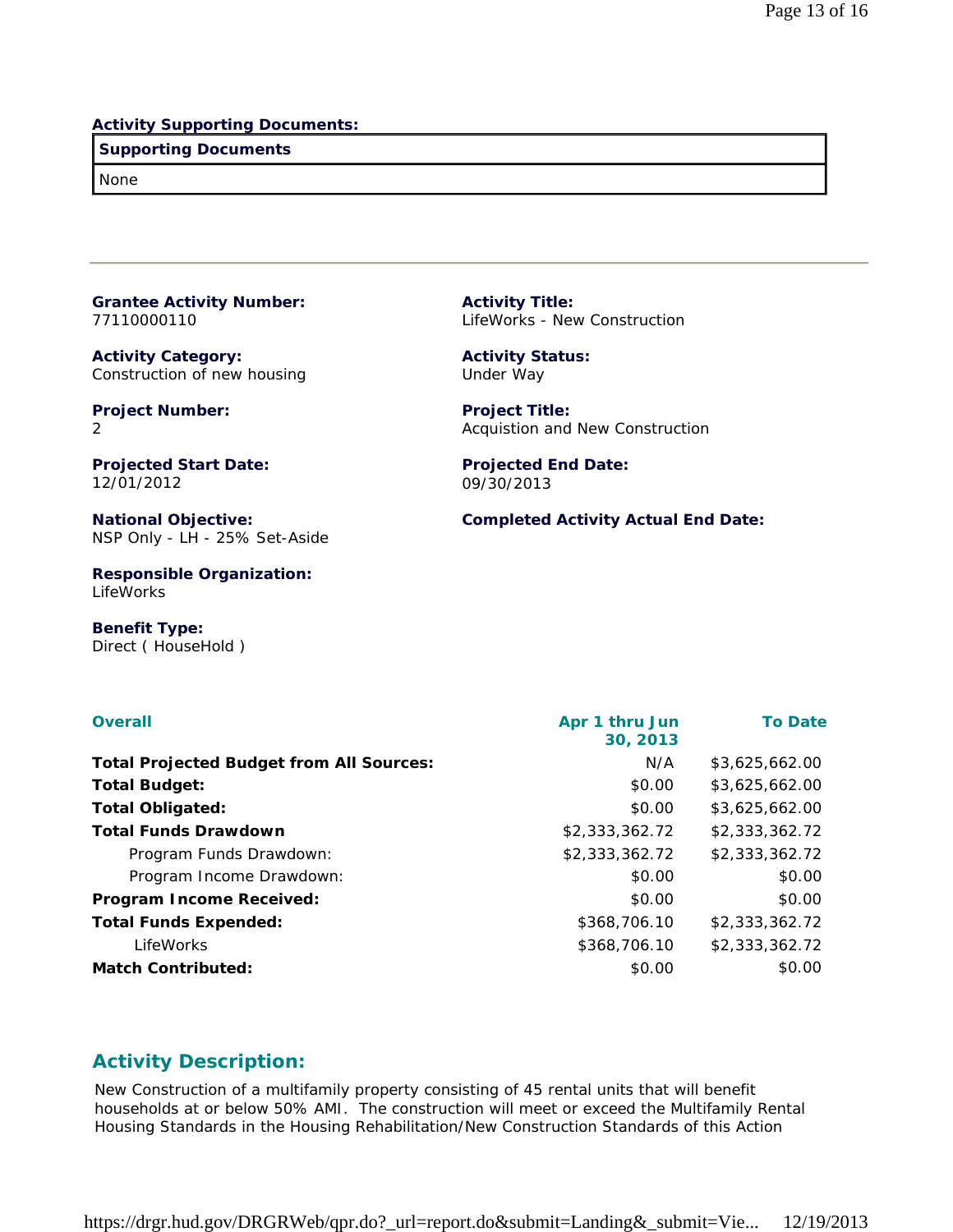Plan.

# **Location Description:**

835 N. Pleasant Valley Road, Austin, Texas 78702

### **Activity Progress Narrative:**

LifeWorks completed construction on The Works at Pleasant Valley. Drawdown and expenditure amounts reflected above are reimbursement of direct and indirect construction costs, as well as the developer fee.

| <b>Activity Location:</b><br><b>Address</b>                                                                    | <b>City</b> | <b>State</b> | Zip Status / Accept |
|----------------------------------------------------------------------------------------------------------------|-------------|--------------|---------------------|
| No Activity Locations Found                                                                                    |             |              |                     |
| <b>Other Funding Sources Budgeted - Detail</b><br><b>Match Sources</b><br>No Other Match Funding Sources Found |             |              | Amount              |
| <b>Other Funding Sources</b><br>No Other Funding Sources Found                                                 |             |              | <b>Amount</b>       |
|                                                                                                                |             |              |                     |

# **Activity Supporting Documents:**

| <b>Activity Supporting Documents:</b> |
|---------------------------------------|
| <b>Supporting Documents</b>           |
| I None                                |

| <b>Grantee Activity Number:</b> | A٥   |
|---------------------------------|------|
| 77110000000                     | Pr   |
| <b>Activity Category:</b>       | A٥   |
| Administration                  | l Ir |

**Project Number:** 3

**Activity Title:** oject Administration

**Activity Status:** Under Way

**Project Title:** Program Administration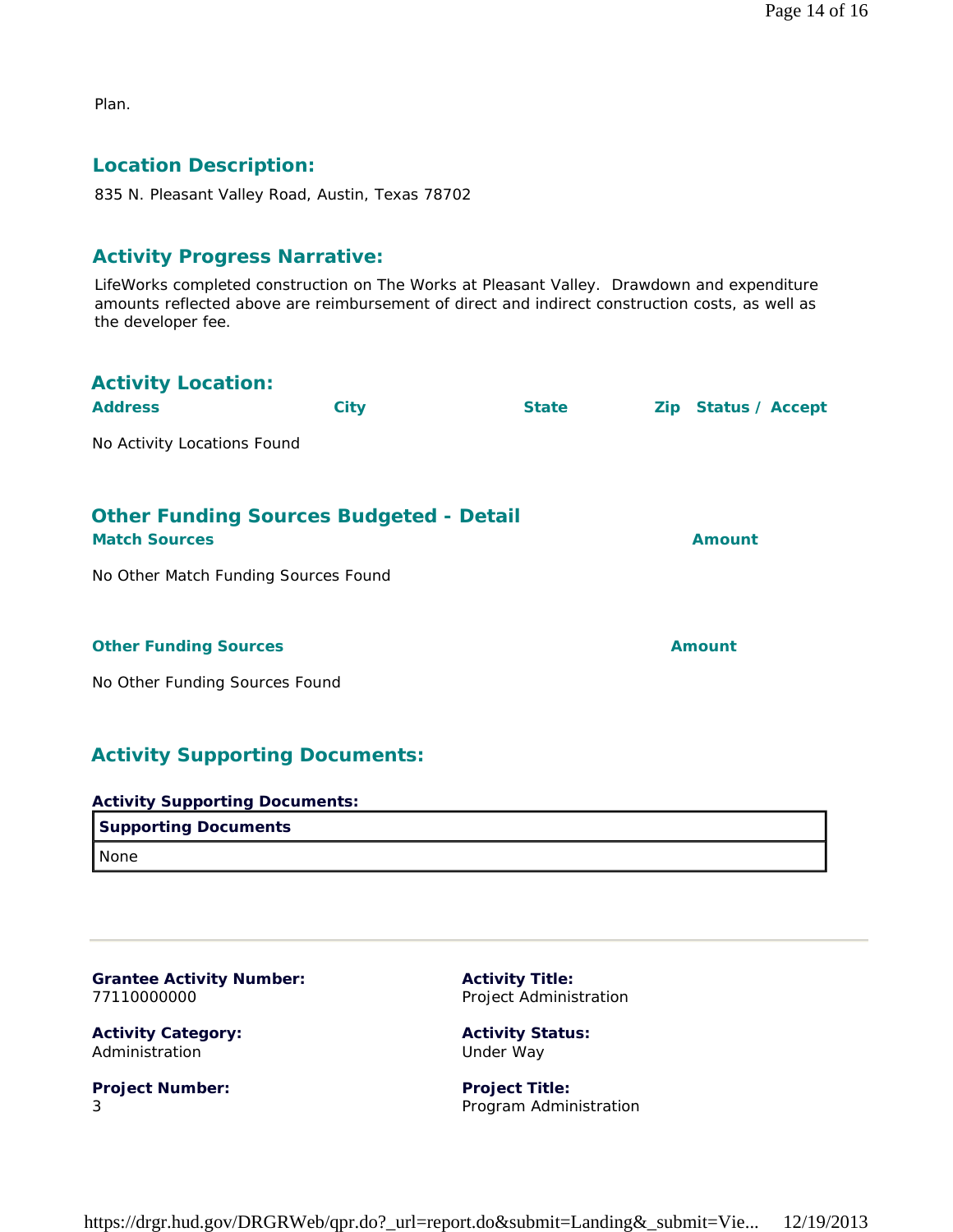**Projected Start Date:** 03/07/2011

**Projected End Date:** 03/07/2014

#### **National Objective:** N/A

**Completed Activity Actual End Date:**

**Responsible Organization:** TDHCA Only

#### **Benefit Type:**

| <b>Overall</b>                                  | Apr 1 thru Jun<br>30, 2013 | <b>To Date</b> |
|-------------------------------------------------|----------------------------|----------------|
| <b>Total Projected Budget from All Sources:</b> | N/A                        | \$728,497.80   |
| <b>Total Budget:</b>                            | \$0.00                     | \$728,497.80   |
| <b>Total Obligated:</b>                         | \$0.00                     | \$728,497.80   |
| <b>Total Funds Drawdown</b>                     | \$6,105.41                 | \$68,580.35    |
| Program Funds Drawdown:                         | \$6,105.41                 | \$68,580.35    |
| Program Income Drawdown:                        | \$0.00                     | \$0.00         |
| <b>Program Income Received:</b>                 | \$0.00                     | \$0.00         |
| <b>Total Funds Expended:</b>                    | \$6,105.41                 | \$68,580.35    |
| <b>TDHCA Only</b>                               | \$6,105.41                 | \$68,580.35    |
| <b>Match Contributed:</b>                       | \$0.00                     | \$0.00         |

# **Activity Description:**

Administration of the NSP3 funds according to all applicable regulations and requirements.

# **Location Description:**

Administrative activities will be carried out, and records retained at 221 East 11th Street, Austin, TX 78701

### **Activity Progress Narrative:**

TDHCA continued to administer NSP3 within program requirements.

| <b>Activity Location:</b> |      |              |                     |
|---------------------------|------|--------------|---------------------|
| <b>Address</b>            | City | <b>State</b> | Zip Status / Accept |

No Activity Locations Found

# **Other Funding Sources Budgeted - Detail**

https://drgr.hud.gov/DRGRWeb/qpr.do?\_url=report.do&submit=Landing&\_submit=Vie... 12/19/2013